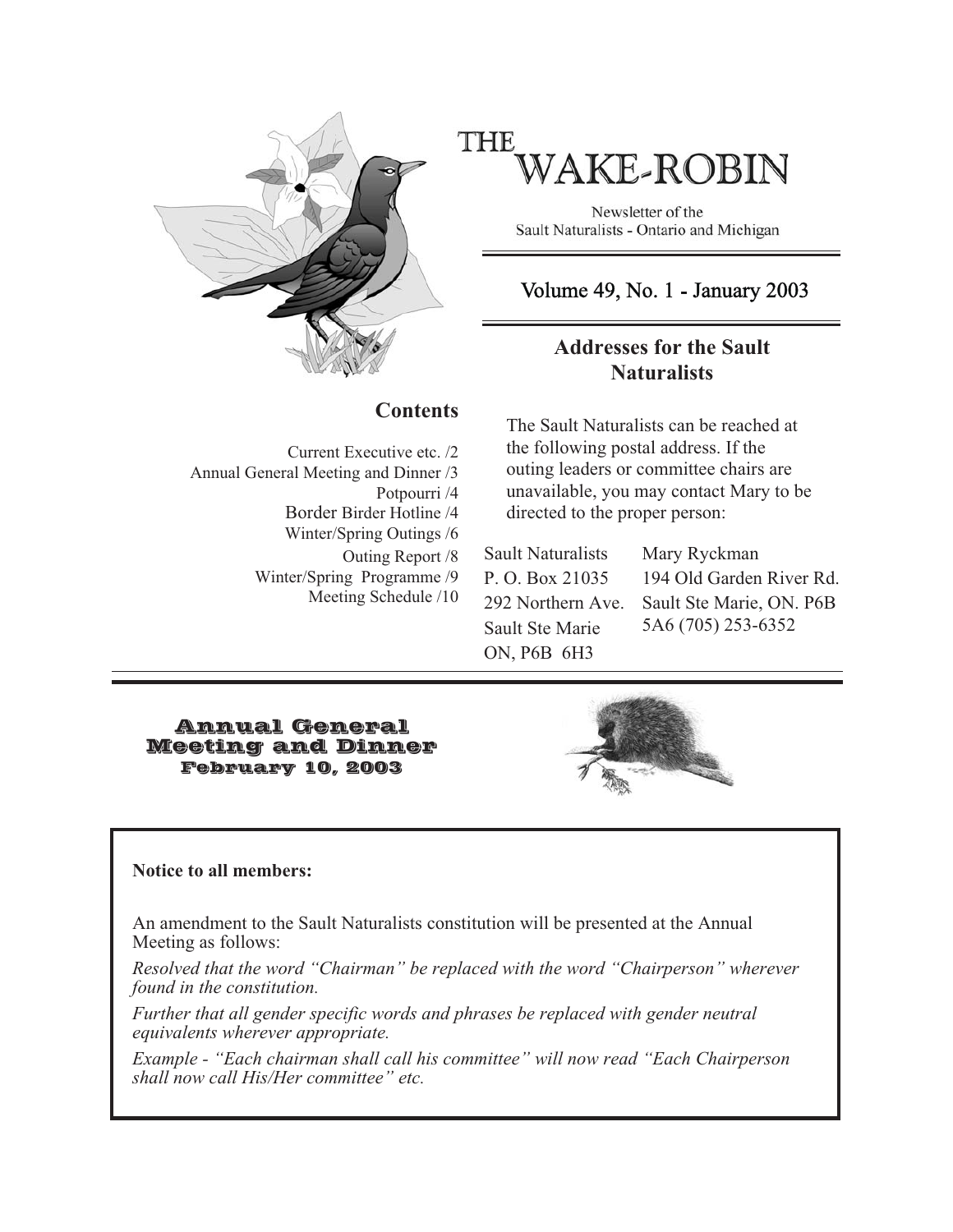|                             | <b>Current Executive</b>  |                    |
|-----------------------------|---------------------------|--------------------|
| President                   | Carl Linhart              | $(906)$ 635-9891   |
| Vice President              | Helen Hutchinson          | $(705)$ 254-3648   |
| Secretary                   | Gordon Van Midde          | $(705)$ 253-9746   |
| Treasurer                   | Gail Andrew               | $(705)$ 942-0768   |
| Outings                     | <b>Chuck Bosley</b>       | $(906)$ 248-3287   |
|                             | Evelyn Simon              | $(705)$ 949-8206   |
| Programs                    | Dieter Ropke              | $(705)$ 942-9636   |
|                             | John Lehman               | $(906) 635 - 5095$ |
|                             | Dan Schuurman             | $(705) 759 - 1147$ |
| <b>Bird Observations</b>    | Ken McIlwrick             | $(705)$ 541-5643   |
| Property                    | Gladys and Cliff Wallwork | $(705)$ 779-3098   |
| Membership                  | Ron Prickett              | $(705)$ 254-1533   |
| Publicity                   | Vacant                    |                    |
| <b>Environmental Action</b> | Don Marles                | $(705)$ 254-6344   |
| Newletter                   | Betty & Gerry Bennett     | $(705)$ 254-7214   |
| <b>Botanical Records</b>    | <b>Sue Meades</b>         | $(705)$ 777-0496   |
| Telephone Convener          | Mary Ryckman              | $(705)$ 253-6352   |
| F.O.N. Rep.                 | Tony Walker               | $(705) 759 - 6151$ |
| M.A.S. Rep                  | <b>Chuck Bosley</b>       | $(906)$ 248-3287   |
| Web Page Maintenance        | Don Hall                  | $(705)$ 248-1834   |

#### **Sault Naturalists Website**

Http://www3.sympatico.ca/don.hall2/index.html

If you have any comments, suggestions or photos to contribute contact Don Hall at *(705) 248-1834.*



#### **Membership**

Ron Prickett is our Membership chairperson. Please send Ron any last minute address changes or questions about dues. Ron's number is (705) 254-1533.

### **Wanted! Outing Reports**

Members look forward to hearing about our outing experiences, especially those members who can no longer participate. You are all invited to contribute outing reports, articles or illustrations for future newsletters. Contributions may be sent to Gerry and Betty Bennett, at 123 LaSalle Court, Sault Ste. Marie, ON, P6B 4R5 or e-mailed to gbennett1@shaw.ca.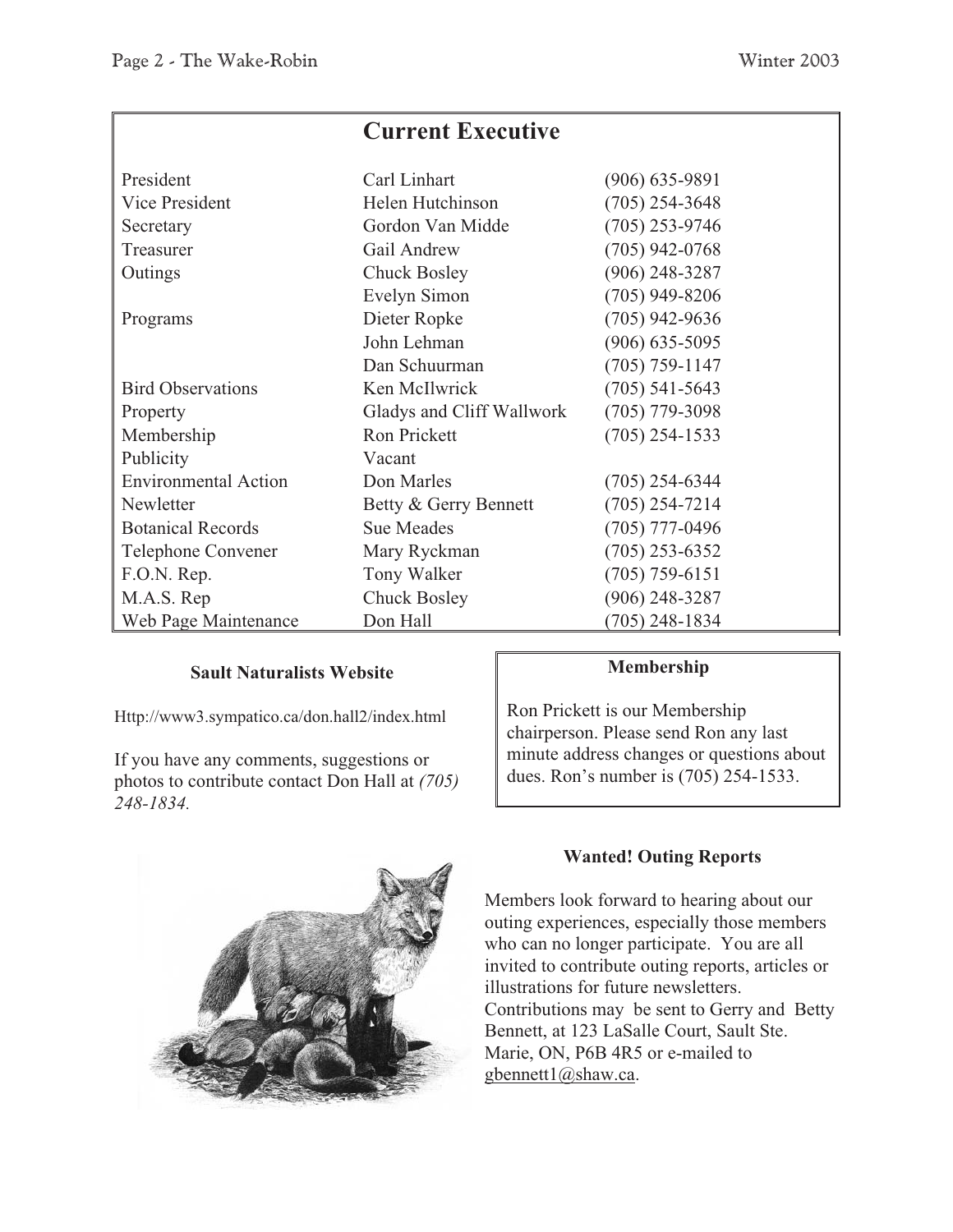### **Sault Naturalists Dinner and Annual General Meeting**

**When:** 6:00 p.m., **Monday**, February 10, 2003 **Where:** Odd Fellows Temple

124 Dennis St., Sault Ste. Marie, ON

**Menu:** Roast Beef Dinner with dessert

**Price:** \$12.00 Can. or \$8.00 U.S.

**Speaker: Dr. Michael Doyle.** *Scientific Expedition to Namibia (SW Africa)***.** Dr. Doyle will share with us some of his experiences in Namibia. He will show slides of the landscapes, and the unusual plants and animals of the Namibian Desert, particularly the Skeleton Coast.

**Deadline for ticket sales is Friday, February 7.** All tickets must be prepaid. No tickets will be available at the door.

**For tickets, please contact:** John Lehman 906-635-5095 Carl Linhart 906-635-9891 Mary Ryckman 705-253-6352 Dieter Ropke 705-942-9636 (will deliver tickets) Jean Cowen 705-254-3643

From the bridge, turn left on Huron S. to Albert S. Turn right on Albert and continue to Dennis S. Turn right on Dennis to IOOF Hall.

Limited parking at rear.

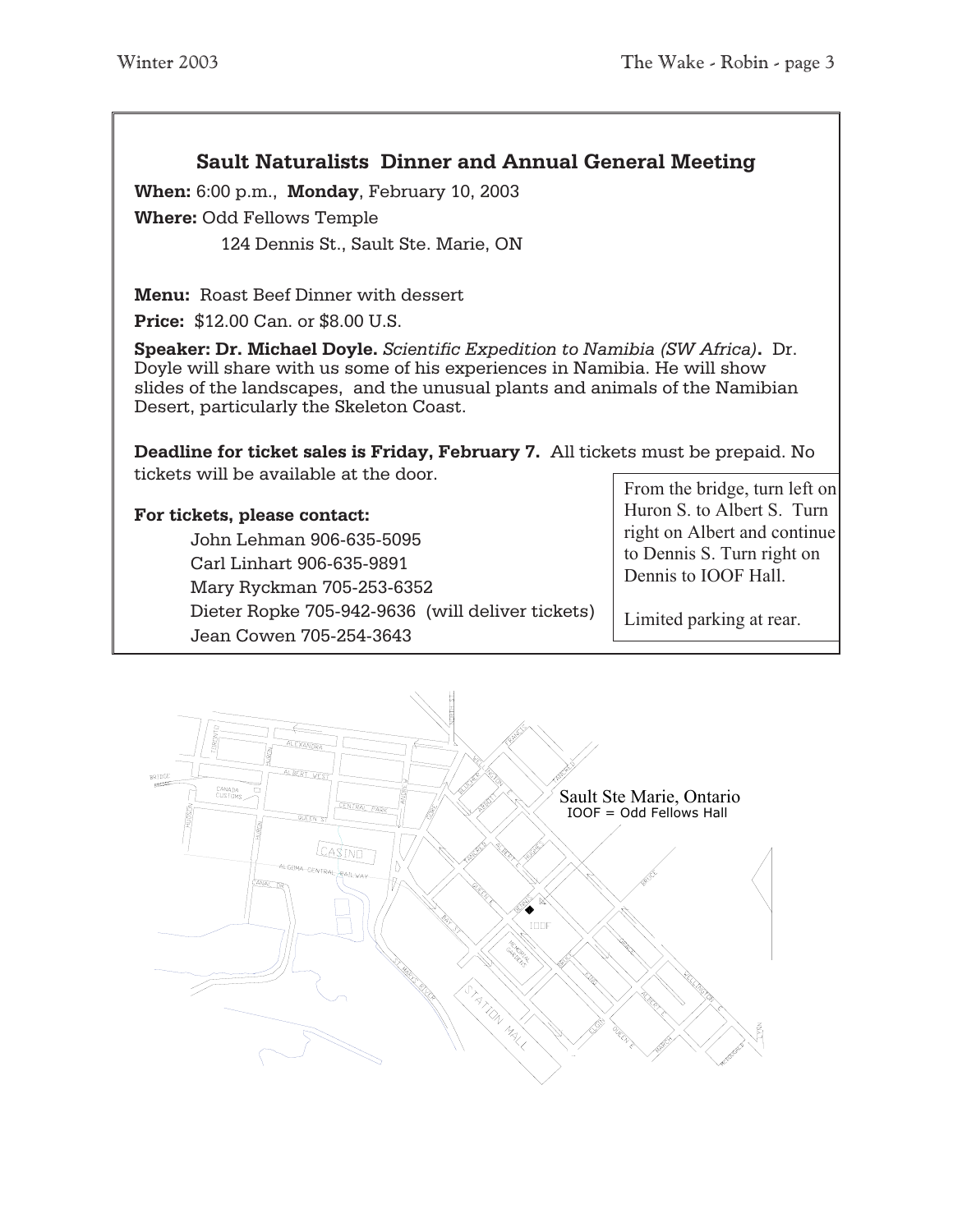#### **The Border Birder Hotline**

Ken McIlwrick is now acting ornithological records chairperson and operator of the birding hotline.

Please make sure that, when reporting a sighting - particularly of rare birds, you include your name, phone number, location and date of sighting, the species and number of birds sighted. Sightings that are unconfirmed, because Ken cannot contact the caller to verify the sighting, will NOT be included in the monthly reports.

A big thank you to Bob Knudsen for his years of hard work and dedication as Ornithological Records Chairperson and manager of the hotline.

**The Border Birder Hotline phone number is: (705) 256-2790.**



### **Potpourri**

#### **Snow Fleas**

In February or early March, not all the black flecks on the snow surface are dirt! Some are snow fleas, somersaulting through the air, revelling in the warmth of the lengthening



days. They jump by releasing a fork-like appendage (the furcula) on the underside of their abdomen..

The tiny, bluish-black snow fleas belong to a group of primitive, wingless insects called Collembola or "springtails".

In late winter adult snow fleas move up to the snow surface to graze on algae and fungal spores and to mate. As the snow melts they return to the litter to lay their eggs. The young hatch in late spring, feeding all summer in the litter and maturing in late fall. An important part of the soil community, they shred dead vegetation, helping to build the soil.

So look for them near the base of a tree when you're out on the trails on a warm sunny, late winter day - when the snow is grainy, and the air full of promises of spring!

Betty Bennett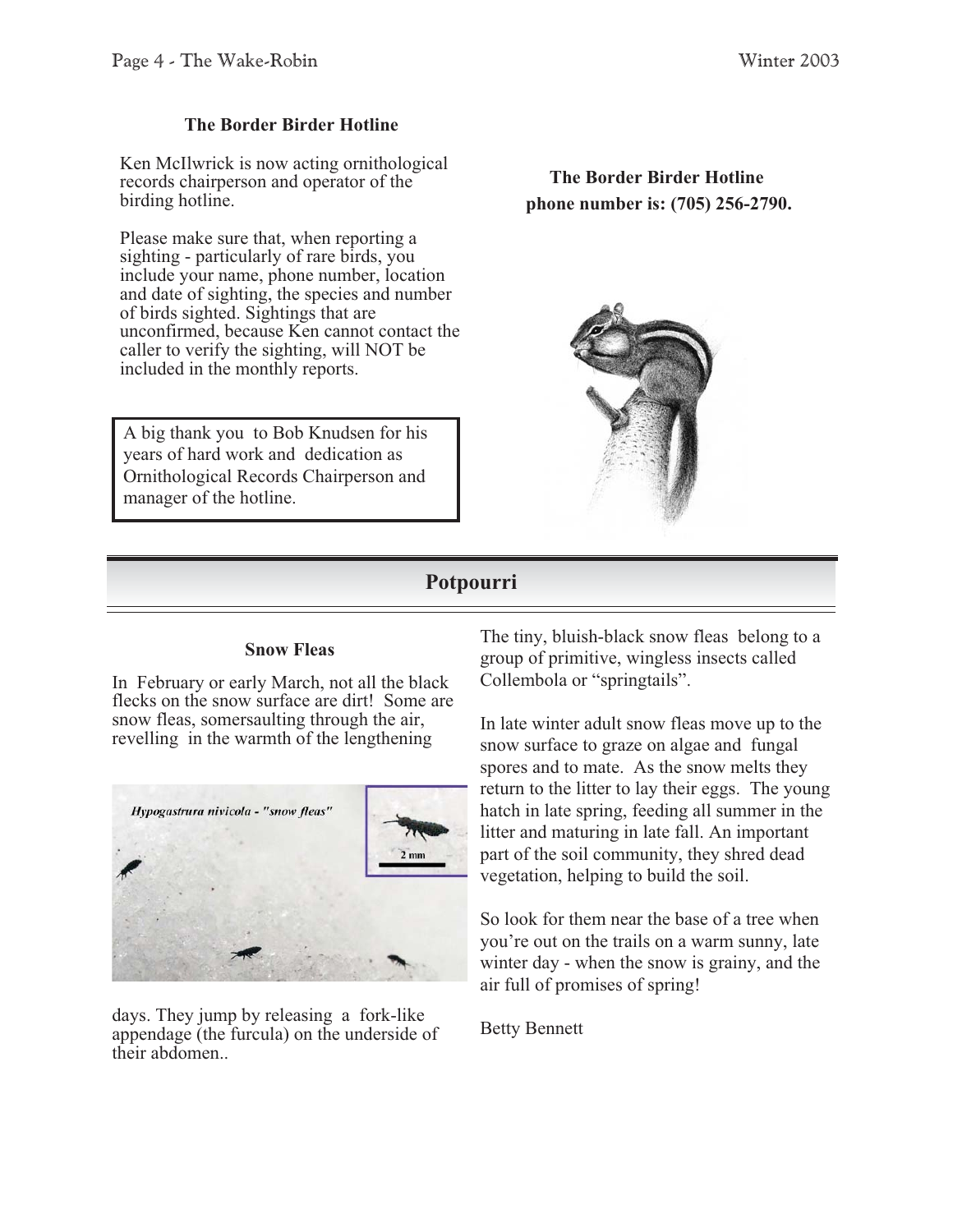# *Field Trip Guidelines*

An outing may be cancelled due to weather or other reasons; so **always phone the trip leader** or a member of the Outings Committee before setting out. Phone numbers are provided with each outing description.

Please remember to dress warmly, especially during our frigid deep-winter weather conditions! Also remember to bring binoculars, notebook, cameras & film, WATER snacks, etc. Remember to bring lunch and plenty of drinking water on day-long excursions.

All field trip leaders are volunteers. Participants do so at their own risk.

Remember the Naturalists' Code: **Take only photographs, leave only footprints.** Leave your pets at home and carry out all of your garbage. Leaders would appreciate no collecting unless by permission. Occasional specimens may be collected by the leader for a scientific record (herbarium collections), but no needless picking is permitted.

If you have questions or need a ride, please call the leader or organizer, whose number is listed with each outing, or call the Outings Committee, Chuck Bosley (906) 248-3287 or Evelyn Simon (705) 949-8206. If you do not have a car, there's always room in a car pool; someone in the outings committee will be happy to arrange a ride if you do not know a driver.

#### **Where we meet:**

Michigan - Michigan Welcome Center (M.W.C.)

Follow the blue directional signs immediately south of the bridge toll booths.

Ontario - Wellington Sq. Mall - Follow Highway I7 E to the Mall. Turn right into the entry lane. Park between the restaurant and the entrance, facing the latter.

Ontario - Zellers Plaza North - Enter A&P/Zellers Mall (formerly K-Mart Plaza) from Great Northern Road or Northern Avenue. Park west of Pennington's Store.

Ontario - Market Mall - Located on Second Line (Hwy 550) at Korah Rd. Meet at the N.W. area by the video store.

## **Remember to buckle-up - It's the law.**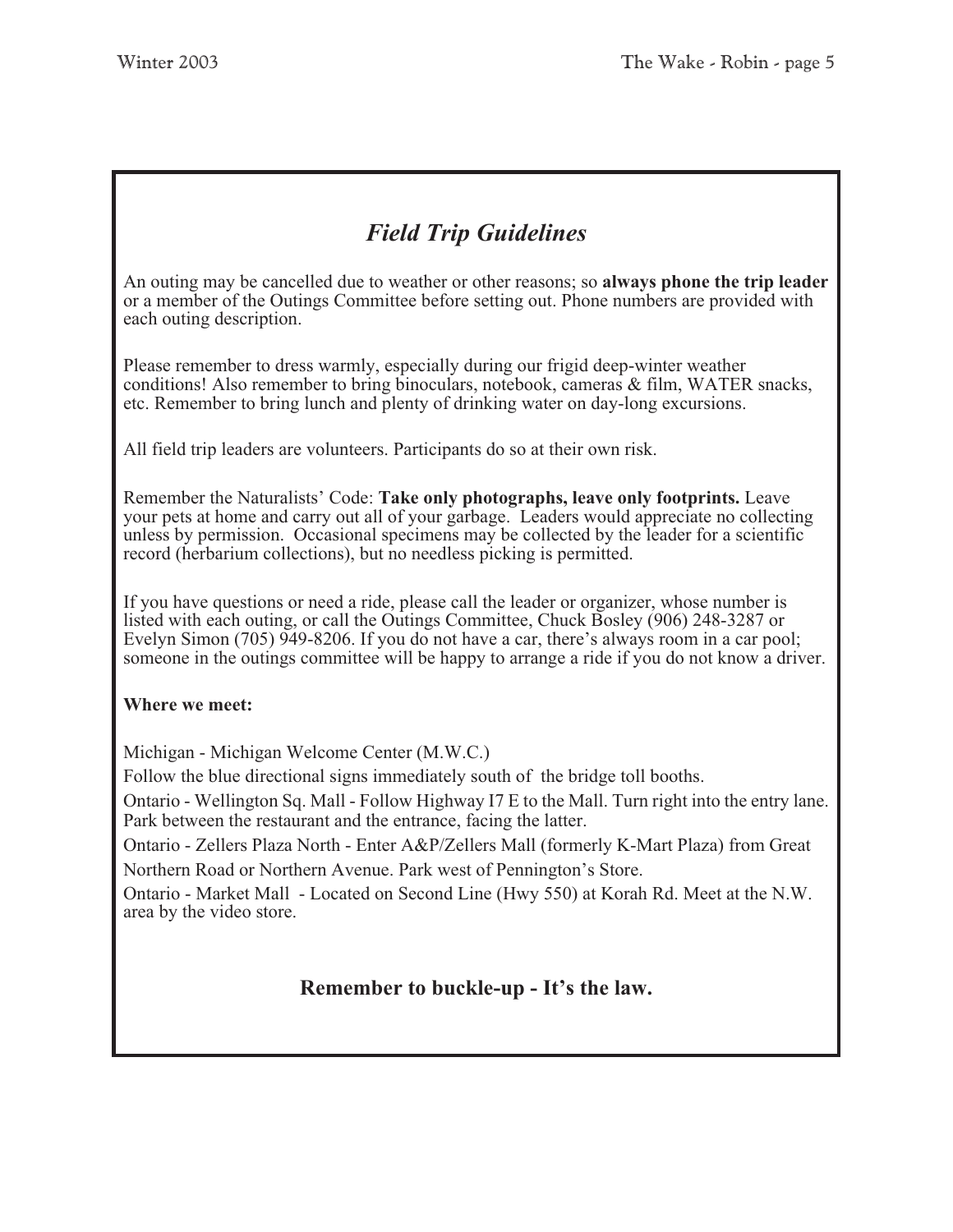#### **Sault Naturalists – Winter - Spring 2003 Outings**

If you want to play in the snow during **January weekends** phone the *weekend ramblers* for details. Outings will depend on snow conditions.

| Call: | Betty:  | $(906)$ 248-5451 |
|-------|---------|------------------|
|       | Chuck:  | $(906)$ 248-3287 |
|       | Ron:    | $(705)$ 254-1533 |
|       | Evelyn: | $(705)$ 949-8206 |

**Sat. Jan. 25** (Mich.) M.W.C. 10:00 a.m. *Celebrate Ev's 50th +?? birthday* by *skiing the North Country Trail***. Note**: This is an ungroomed ski trail. Bring hot dogs, etc. to cook over the bon-fire. Call leaders Ev Simon (705) 949-8206 or Chuck (906) 248-3287.

**Sat. Feb. 1** (Mich.) M. W. C. 10:00 a.m*. Ski the North Country Trail with Betty*. **Note**: This is an ungroomed ski trail. Call leader Betty Nassoiy at (906) 248-5451.

**Sat. Feb. 8** (Ont.) Market Mall 10:00 a.m. *Snowshoe the Gros Cap area with Jim*. Call leader Jim Miller at (705) 254-7494.

**Sat. Feb. 15** (Ont.) Market Mall. 10:00 a.m. *Ski the Red Rock area with Ron*. Call leader Ron Prickett at (705) 254-1533.

**Sat. Feb. 22**. (Ont.) Wellington Sq. Mall. 10:00 a.m. *Ski or snowshoe with Val to the Desbarats bat cave*. Call the leader Val Walker at (705) 253-7044.

**Sat. Mar. 1** (Ont.) Market Mall. 10:00 a.m. *A winter ski outing with Ron*. Call the leader Ron Prickett at (705) 254-1533.

**Sat. Mar.8** (Mich.) M.W.C. 9:00 a.m. *Ski on one of John's favorite places*. **Note**: This may be an all day outing. Call leader John Lehman at (906) 635-5095.

**Sat. Mar 29** (Ont.) Zellers Plaza North 10:00 a.m. *A memorable ski outing along the Red Rock Shore*. Call leader Jim Miller at (705) 254-7494.

**Sat. April 5** (Mich.) M.W.C 10:00 a.m. *Ski / snow shoe the Betchler swamp* Call Ev at (705) 949-8206 or Chuck at (906) 248-3287 to check on snow conditions.

**Sat. April 19** (Mich.) M.W.C. 10:00 a.m. *Early spring arrivals (flora and/or fauna?)*. Call Chuck at (906) 248-3287 or Ev at (705) 949-8206.

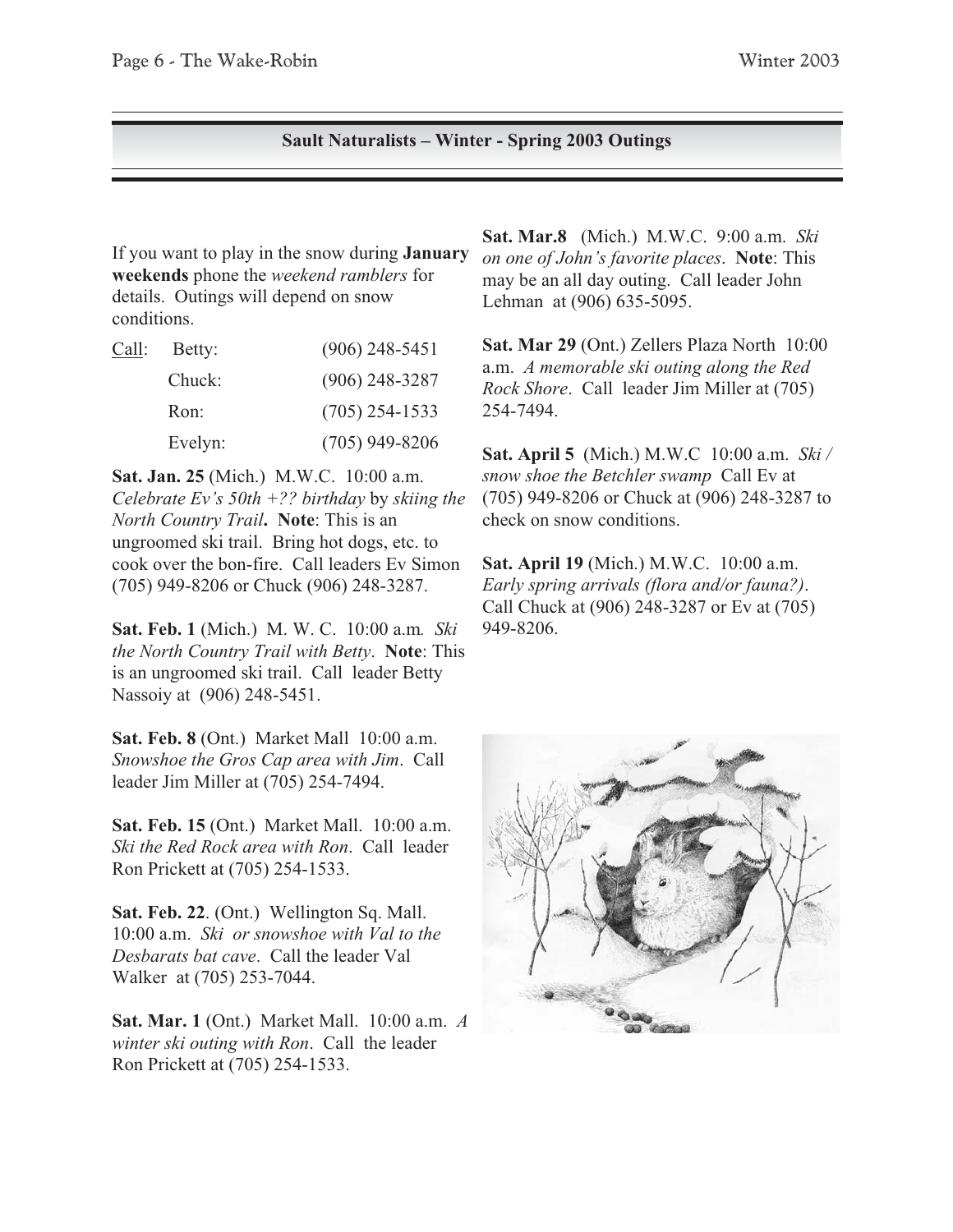# **Potpourri - (continued from page**

# **Rare Bird List for Northern Ontario**

The following list of rare birds of northern Ontario was submitted for your information by Tracy Latulippe, a habitat specialist with Ducks Unlimited.

Source: Ontario Bird Records Review Committee, 2001 and Bob Knudsen, 2002.

| <b>Eared Grebe</b>         | Western Grebe                    | Northern Fulmar Leach's          |
|----------------------------|----------------------------------|----------------------------------|
| Storm-Petrel               | Northern Gannet                  | <b>Brown Pelican</b>             |
| <b>Least Bittern</b>       | <b>Great Egret</b>               | <b>Snowy Egret</b>               |
| Little Blue Heron          | <b>Tricolored Heron</b>          | Cattle Egret                     |
| Green Heron                | <b>Black-crowned Night-Heron</b> | <b>Black Vulture</b>             |
| Mute Swan                  | Eurasian Wigeon                  | Cinnamon Teal                    |
| Garganey                   | <b>Tufted Duck</b>               | Harlequin Duck                   |
| Barrow's Goldeneye         | Swallow-tailed Kite              | Swainson's Hawk                  |
| Crested Caracara           | Greater Prairie-Chicken          | Purple Gallinule                 |
| Common Moorhen             | <b>Black-necked Stilt</b>        | American Avocet                  |
| Willet                     | <b>Eskimo Curlew</b>             | Western Sandpiper                |
| Little Stint               | Sharp-tailed Sandpiper           | Purple Sandpiper (pre1986)       |
| Curlew Sandpiper           | Ruff                             | Long-billed Dowitcher (pre 1981) |
| Pomarine Jaeger            | Laughing Gull                    | <b>Black-headed Gull</b>         |
| California Gull            | Lesser Black-backed Gull         | <b>Black-legged Kittiwake</b>    |
| Ross's Gull                | <b>Ivory Gull</b>                | <b>Black Skimmer</b>             |
| <b>Atlantic Puffin</b>     | <b>Band-tailed Pigeon</b>        | White-winged Dove                |
| Inca Dove                  | Common Ground Dove               | Groove-billed Ani                |
| Barn Owl                   | Eastern Screech-Owl              | <b>Burrowing Owl</b>             |
| Common Poorwill            | Green Violet-ear                 | Rufous Hmmingbird                |
| Lewis's Woodpecker         | Red-bellied Woodpecker           | Western Wood-Pewee               |
| Willow Flycatcher          | Dusky Flycatcher                 | Say's Phoebe                     |
| <b>Tropical Kingbird</b>   | Couch's Kingbird                 | Western Kingbird (pre 1998)      |
| Scissor-tailed Flycatcher  | Fork-tailed Flycatcher           | Loggerhead Shrike                |
| White-eyed Vireo           | Little Gull                      | <b>Thayers Gull</b>              |
| Clark's Nutcracker         | Violet-green Swallow             | Rock Wren                        |
| Carolina Wren              | Bewick's Wren                    | <b>Blue-gray Gnatcatcher</b>     |
| Northern Wheatear          | Mountain Bluebird                | Townsend's Solitaire (pre 2001)  |
| Varied Thrush (pre 1998)   | Sage Thrasher                    | Sprague's Pipit                  |
| <b>Blue-winged Warbler</b> | Yellow-throated Warbler          | Kirtland's Warbler               |
| Prairie Warbler            | Prothonotary Warbler             | <b>Hooded Warbler</b>            |
| Yellow-breasted Chat       | <b>Summer Tanager</b>            | <b>Western Tanager</b>           |
| <b>Eastern Towhee</b>      | <b>Spotted Towhee</b>            | Cassin's Sparrow                 |
| <b>Field Sparrow</b>       | Lark Sparrow                     | <b>Black-throated Sparrow</b>    |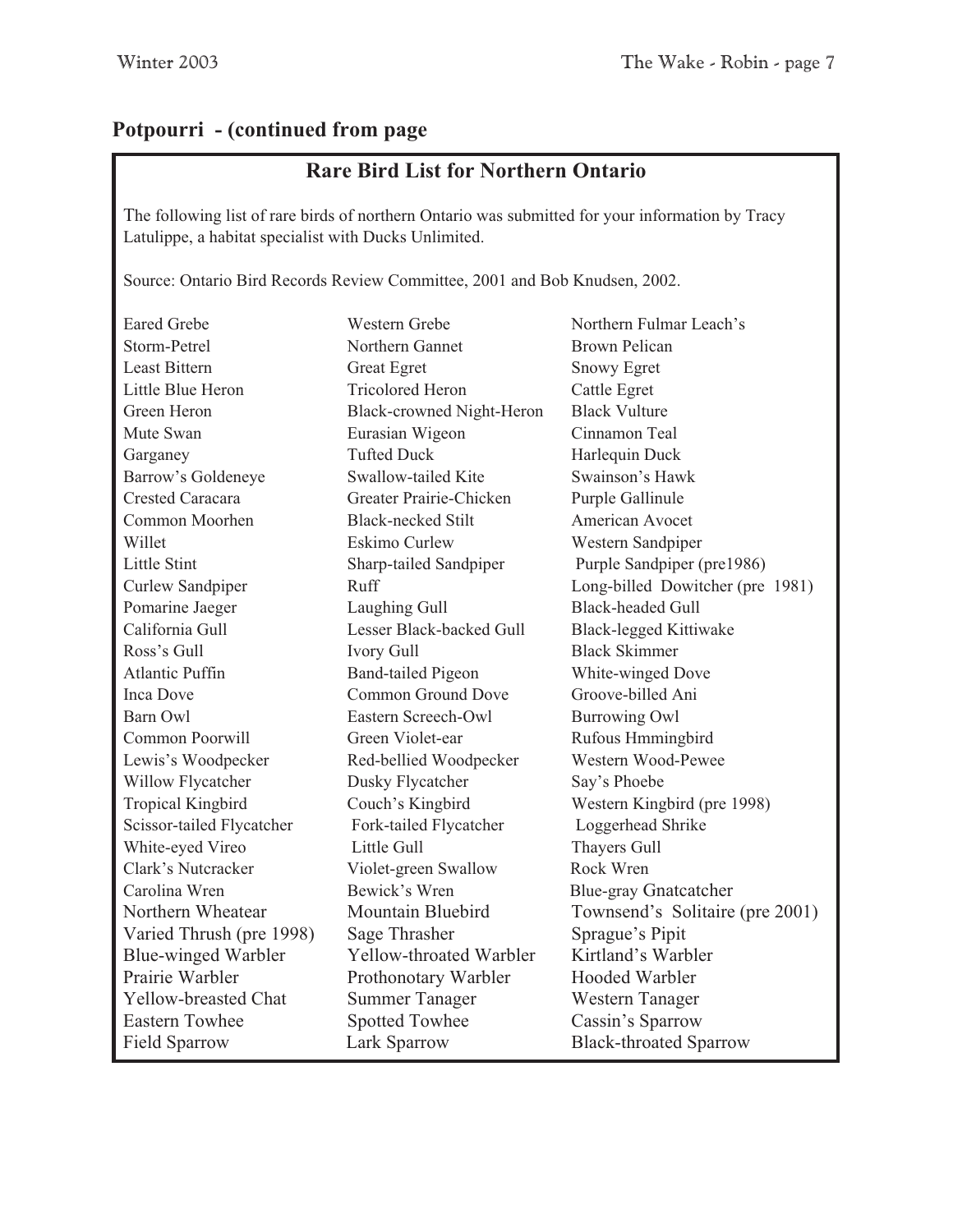| Lark Bunting<br>Golden-crowned Sparrow          | Baird's Sparrow<br>Chestnut-collared Longspur Northern Cardinal (pre | <b>Grasshopper Sparrow</b><br>1998)    |
|-------------------------------------------------|----------------------------------------------------------------------|----------------------------------------|
| <b>Black-headed Grosbeak</b><br>Painted Bunting | <b>Blue Grosbeak</b><br>Dickcissel                                   | Lazuli Bunting<br>Great-tailed Grackle |
| Orchard Oriole                                  | Bullock's Oriole                                                     | Scott's Oriole                         |
| <b>Brambling</b>                                | Gray-crowned Rosy-Finch                                              | House Finch (pre<br>1995)              |
| Forster's Tern                                  | Franklin's Gull                                                      | Golden Eagle                           |
| Harris' Sparrow                                 | Pacific Loon                                                         | Glossy Ibis                            |
| Smith's Longspur                                | American White Pelican                                               |                                        |

# **Outing Report**

### **A Day at Les Cheneaux**

On Saturday September 7, a group of six individuals (Betty and Gerry Bennett, Evelyn Simon, Chuck Bosley, Carl Linhart, and myself) were lead by Carl down to the Les Cheneaux area along Lake Huron. This trip was to be a fall warbler outing but due to heat and a southerly breeze, the emphasis was shifted to botanical concerns. We observed death camas (*Zygadenus* sp.), grass of Parnassus (*Parnassia glauca*), nodding ladies tresses (*Spiranthes cernua*), Pitcher's thistle (*Cirsium pitcheri*), fringed gentian (*Gentiana crinita*), Lake Huron tansy (*Tanacetum huronense*), lance-leaved coreopsis (*Coreopsis lanceolata*), brook lobelia (*Lobelia kalmii*), small-flowered Gerardia (*Gerardia paupercula*), spatulate-leaved and round-leaved sundews (*Drosera intermedia and D. rotundifolia*), pitcher plant (*Sarracenia purpurea*), and boneset (*Eupatorium perfoliatum*). In terms of birds, we observed horned grebes, common mergansers, a bald eagle, redstarts,

black-throated green warblers and black-throated blue warblers. In total we observed 28 species of birds. To top off the day we had an ice cream stop.

Roger Blanchard

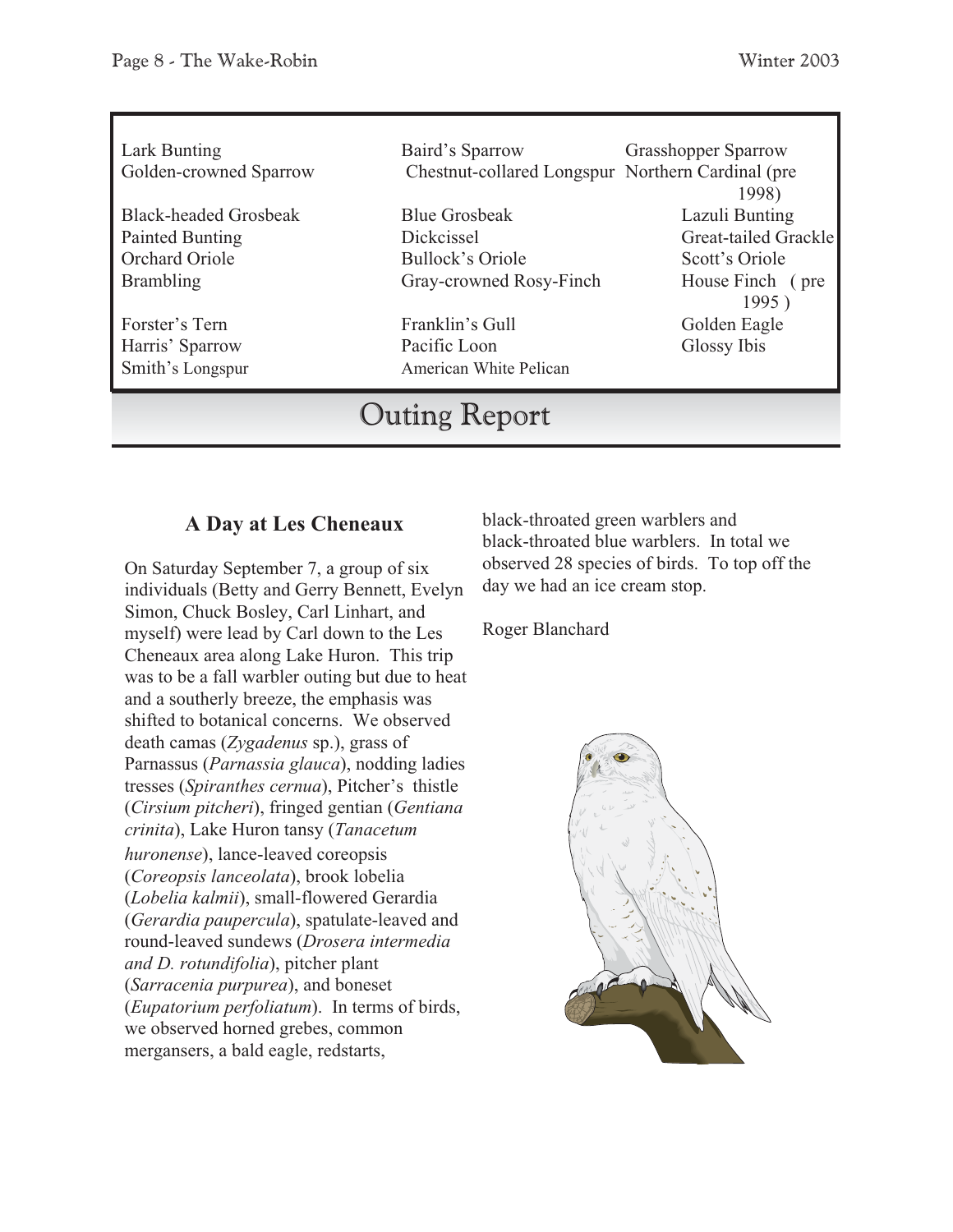# **2003 Winter –Spring Programme**

**Jan. 14.** Marshall Werner, Department of Chemistry, LSSU. *The Human Genome Project: Environmental and Social Implications.* Dr. Werner will discuss the science and methodologies behind the Human Genome Project, the environmental and ecological impacts, and the legal and social ramifications of human genome research.

**Feb. 10.** Annual Dinner Meeting. Michael Doyle, Department of Biology, LSSU. *Scientific Expedition to Namibia (SW Africa)*. Dr. Doyle will share some of his experiences in Namibia, with slides of the landscapes and the unusual plants and animals, of the Namibian Desert and particularly the Skeleton Coast.

**March 11.** Roger Blanchard, Department of Chemistry, LSSU. *The Future Prospects for the Global Oil Supply and the Effect of Oil Production on the Arctic National Wildlife Refuge.* Dr. Blanchard's presentation will assess the global oil supply situation and look





at the debate within the U.S. concerning oil development in the Arctic National Wildlife Refuge.

**April 8.** Barbara Keller, Department of Chemistry, LSSU. *Environmental analysis at Lake Superior State University*. Dr. Keller will describe the analytical capabilities available at LSSU, and then lead a tour of the labs to see the analytical instruments and explain how they operate. **Note: Meeting place: top (third) floor Crawford Hall at LSSU.**

**May 6.** Joe Sniezek, Manager of long-range planning, City of Sault Ste. Marie. *Recreational trails in Sault Ste. Marie and other northern cities.*

**June 10.** Tom Weise, Michigan Department of Natural Resources. *Wolves in the eastern U. P.*